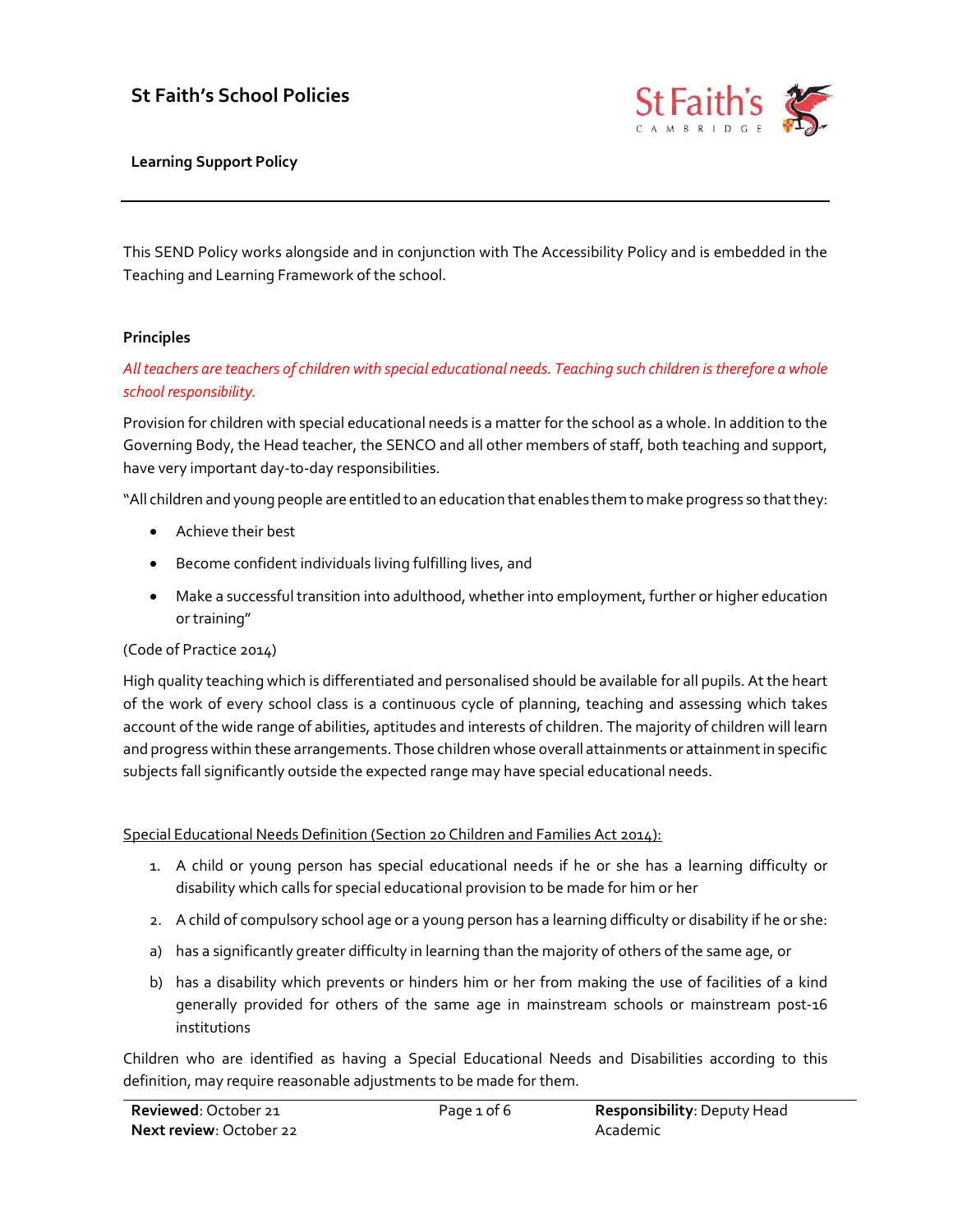### Identification and assessment

- Provision may need to be made for identified children who:
	- a) have a learning need that is significantly additional to or different from the majority of the children their age;
	- b) have a disability which either prevents or hinders them from making full use of the educational facilities generally provided for children their age
- Separate provision may also need to be made for children who are academically gifted and require extension activity to provide stimulation or challenge. St Faith's caters for particularly able pupils though its practice of top-down excellence and provision of 'pyramids of opportunity' as described in its Teaching and Learning Policy. The rest of this policy concerns educational provision for those falling into categories a) and b).
- Following the Children's and Families Act 2014, the designations of Special Needs is now referred to in the Code of practice as SEND support, which is a graduated approach to supporting pupils with SEND or disabilities.
- Once a potential special educational need is identified, four types of action should be taken to put effective support in place:

1 Assess 2 Plan 3 Do 4 Review and this will be known as the graduated support.

• Specialist Services and teachers with additional specialist qualifications may be called upon to provide intensive specific programmes to be followed by all adults coming into active learning situations with the child.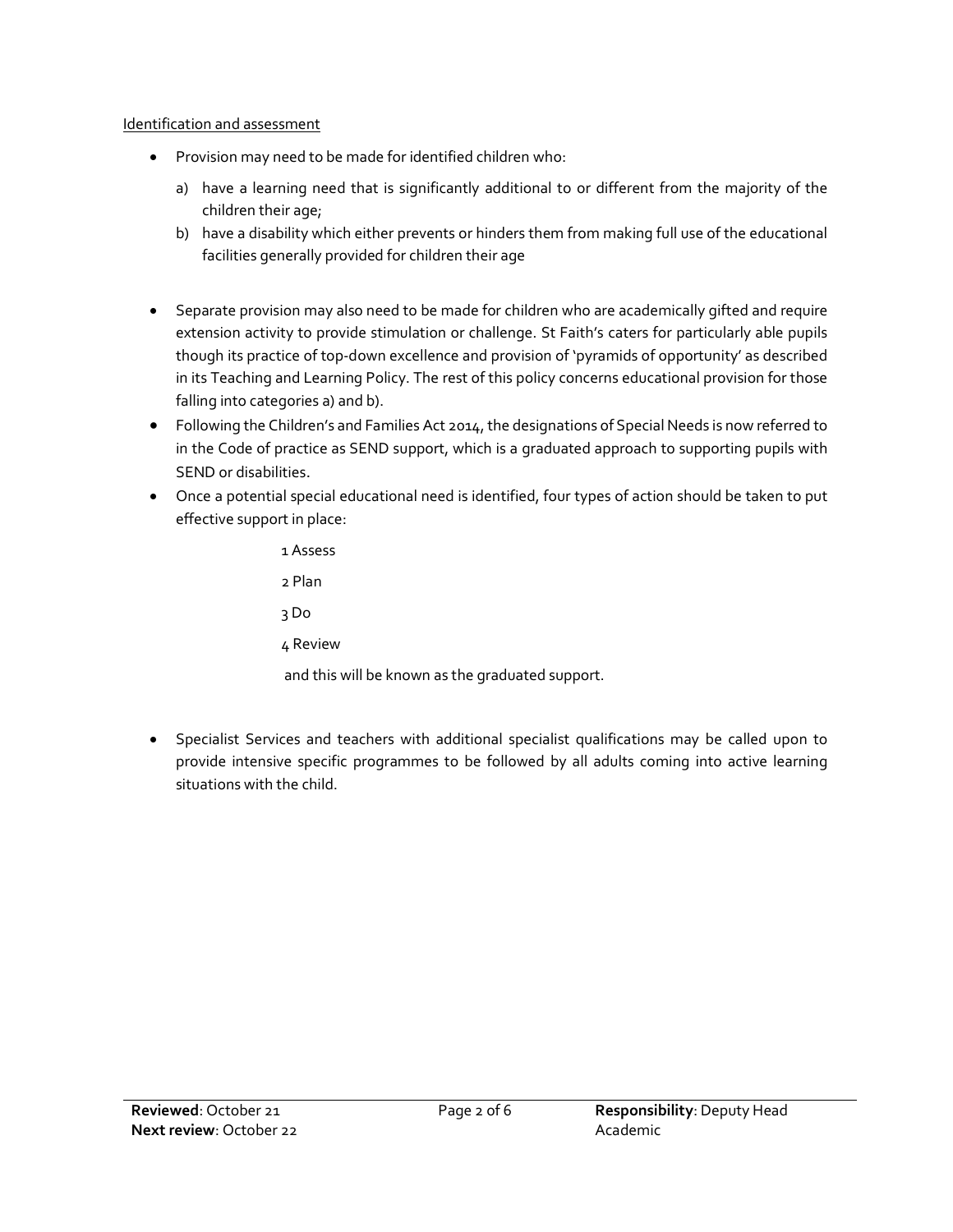#### Provision at St Faith's

#### Fundamental Principles:

- A child with SEND should have their needs met
- SEND can normally be met in mainstream settings
- Views of the child should be sought as age appropriate and taken into account
- Parents have a vital role to play in supporting their child's education
- Children with SEND should have full access to a broad curriculum

### Co-ordinating arrangements

- The Head of Learning Support acts as a direct link with the School's SMT, Educational Psychologists, other outside agencies, teachers, teaching assistants and parents
- The Head of Learning Support is responsible for: preparing and updating Learning Support records on SIMS; coordinating pupil arrangements throughout the term; and coordinating the daily running of the department, including overseeing and writing programmes, ensuring pupils' Learning Profiles are updated, and ensuring that teachers have access to relevant information on pupils' needs in the classroom
- Many identified pupils will be supported through differentiated work and in-class support, and teachers in the Learning Support Department (hereafter referred to as LS Department) offer advice at any time to other teachers
- Children with the highest level of need, determined by the Head of Learning Support, will be offered 1-1 support lessons or small group lessons. This provision will be considered Wave 3 support
- Pupils may usually be offered up to two sessions per week at no additional cost, and on occasion further support may be provided individually or in small groups. In exceptional circumstances, if a child's needs are determined to be discrepant with their ability to progress alongside their peers, and despite intervention and consistent in class support and individual sessions, a discussion will be arranged with parents and the Headmaster, generally at the half term point of the Michaelmas Term in Years 2, 4 or 6

### Admissions Arrangements

- The Head of Learning Support is involved in admissions arrangements. Parents or carers of any pupil already identified as having specific difficulties are requested to submit the relevant reports before the admission assessments
- Parents or carers seeking the admission of a pupil with mobility difficulties are advised to approach the school well in advance to allow for consultations. The school has an Accessibility Policy and committee which is chaired by the Head of Learning Support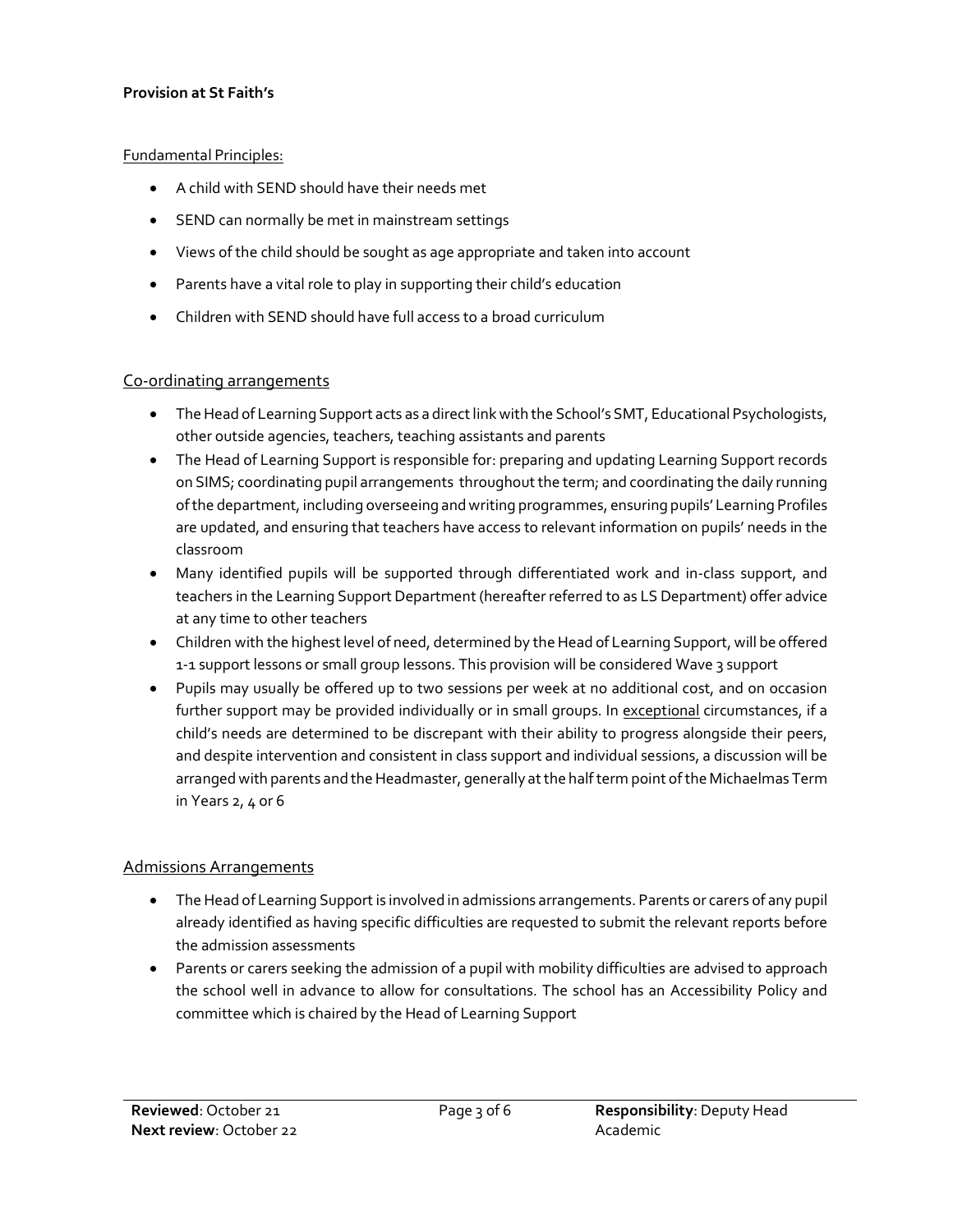### External agencies

- External support services provide school with additional help in identifying, assessing and making provision for pupils with additional learning needs. These include dyslexia, dyspraxia, visual impairment, hearing impairment, non-verbal learning difficulties, auditory processing difficulties, speech and language needs including pragmatic language difficulties and social communication and emotional needs, including ASD and ADHD
- In addition, advice and liaison is sought with Speech and Language Therapy services, Occupational Therapy services and Physiotherapy services as well as close internal links with the School's own registered nurses and the School paediatrician
- St Faith's provides, as part of our whole school policy, differentiated teacher support and additional support in class from teaching assistants and in small groups. Thereafter the Head of Learning Support is responsible for the provision and monitoring of additional support for children from Foundation to Year 8
- Children identified for support are put on SIMS under SEN Support or Education, Health, Care Plan (EHC) plan and their Special Educational Needs are identified as being part of one or more of the following categories:
	- I. Communication and Interaction
	- II. Cognition and Learning
	- III. Social, mental and emotional health
	- IV. Sensory and /or physical.

### Pre-Prep, including the Early Years Foundation Stage.

Pupils in the Pre-Prep identified by their teachers as not making adequate progress may be referred to the Pre-Prep Learning Support Coordinator via the School Referral Form which should be completed and initially discussed with the Head of the Pre-Prep. The Pre-Prep Learning Support Coordinator may then observe or assess the pupil to determine if additional support is required. Initially a child may be recommended for additional provision in the classroom or small group, or if necessary an individual programme may be run for them. A pupil having individual support in School would be placed on the Support List at SEND. If a child's identified needs are beyond the School's own resources additional advice may be requested from one of the School's external agencies. The School would then act on the advice from this agency and carry out recommendations in School where practical and in the best interests of the child. In all proceedings, the Pre-Prep Learning Support Coordinator liaises with the parents or carers at the outset of concerns being raised and through any subsequent interventions. The Head of Learning Support is alerted to all cases referred to the Pre-Prep Learning Support Coordinator.

### Years 3-8

Pupils in Years 3-8 will be supported using the following model:

Wave 1

Quality first teaching : classroom differentiation will allow access to the curriculum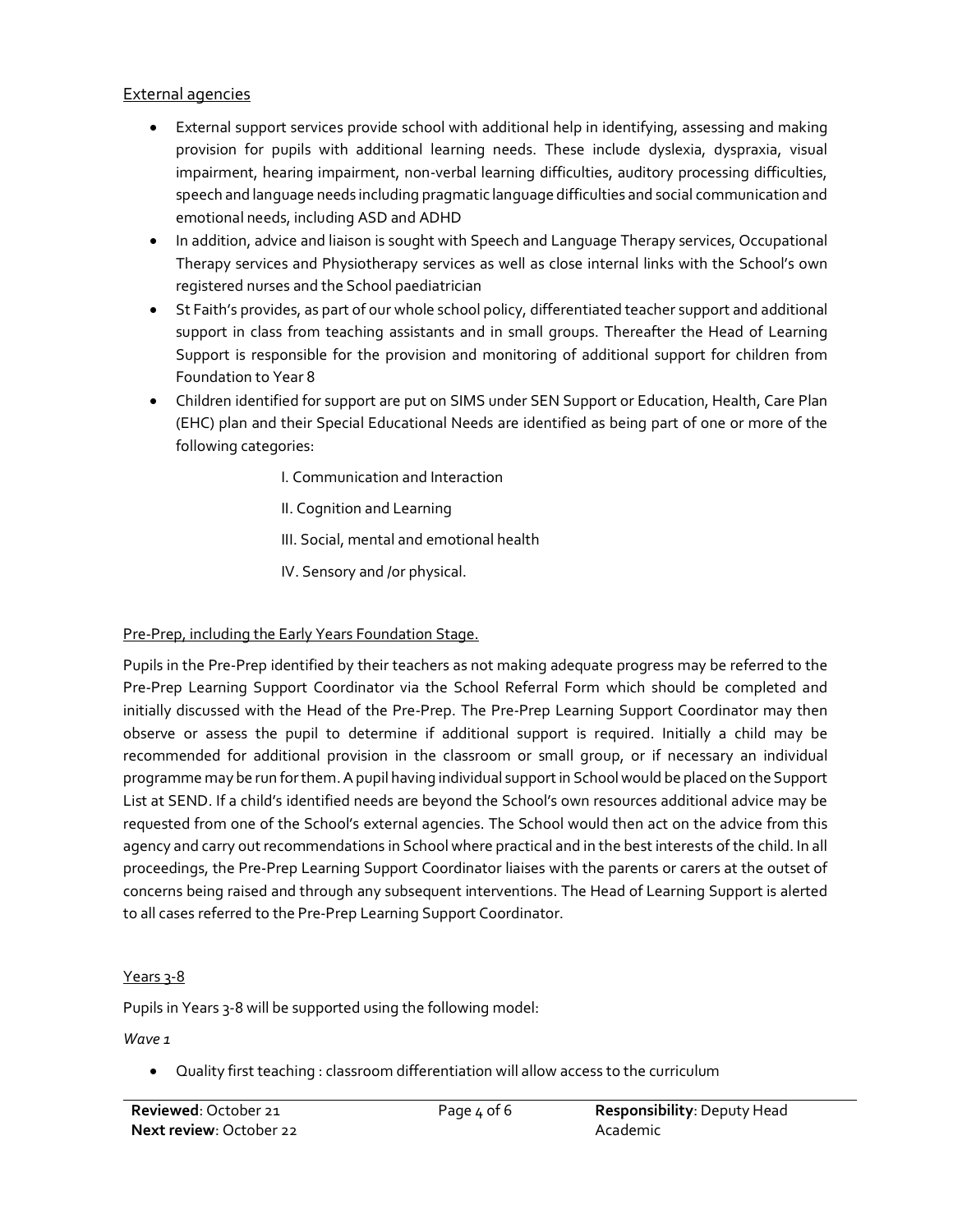• Regular tests in Years 3 and 4 (and higher years as needed) will identify approximately the lowest 25% for Wave 2 support

### Wave<sub>2</sub>

- Approximately lowest 25% of Year group
- $\bullet$  Small groups for spelling, reading, writing and maths as needed, will be run by the Year 3 and 4 group Teaching Assistants or occasionally the Learning Support Department. In Years 5-8 where there are no Teaching Assistants, small intervention groups will be run, on request, by the Learning Support Department and monitored by the class teachers; some children may also have some short term 1-1 intervention in the Learning Support Department.
- Observation by TAs and LS teachers will identify pupils unable to respond well within the small group and children observed as approximately the lowest 25% of small group will usually be put forward for Wave 3 assessment.

### Wave 3

- Approximately the lowest 5% of Year group
- Pupils will be screened by LS department for the following possible learning barriers:
	- Auditory processing,
	- Tracking / visual,
	- Language disorder, including social communication needs
	- Specific Learning Difficulties
	- Specific difficulty with Maths
	- Specific difficulty with motor skills Attention difficulties
- . Pupils may be referred as needed to: School nurse, Optometrist, S&LT, Ed Ps, GP, Paediatrician or OT/ PT for full assessment or diagnosis as necessary
- Any recommendations from outside agencies will inform individual LS programmes and are fed back to small group teachers and class teachers as appropriate.
- The LS Dept may provide 1:1 in School for up to 2 sessions/ week

Children working in Wave 3 will have a Teaching and/ or full Support Plan created to outline their difficulties to provide strategies for support.

Children who have an official diagnosis of a Special Educational Need will be identified on SIMS as SEN Support or EHCP and will have a full Support Plan. These children may or may not receive individual teaching support at Wave 3. Those children who have a diagnosis and receive individual teaching support, will also have a Teaching Plan. The plan is available to all staff who work directly with the child and is attached to the child's SEN profile on SIMS. The Head of LS retains a copy of all plans.

### Wave 4

- Refers to children who have come to the end of their LS programme
- Progress will be monitored as per the normal monitoring procedure by class teachers and further support can be requested if necessary at any point.